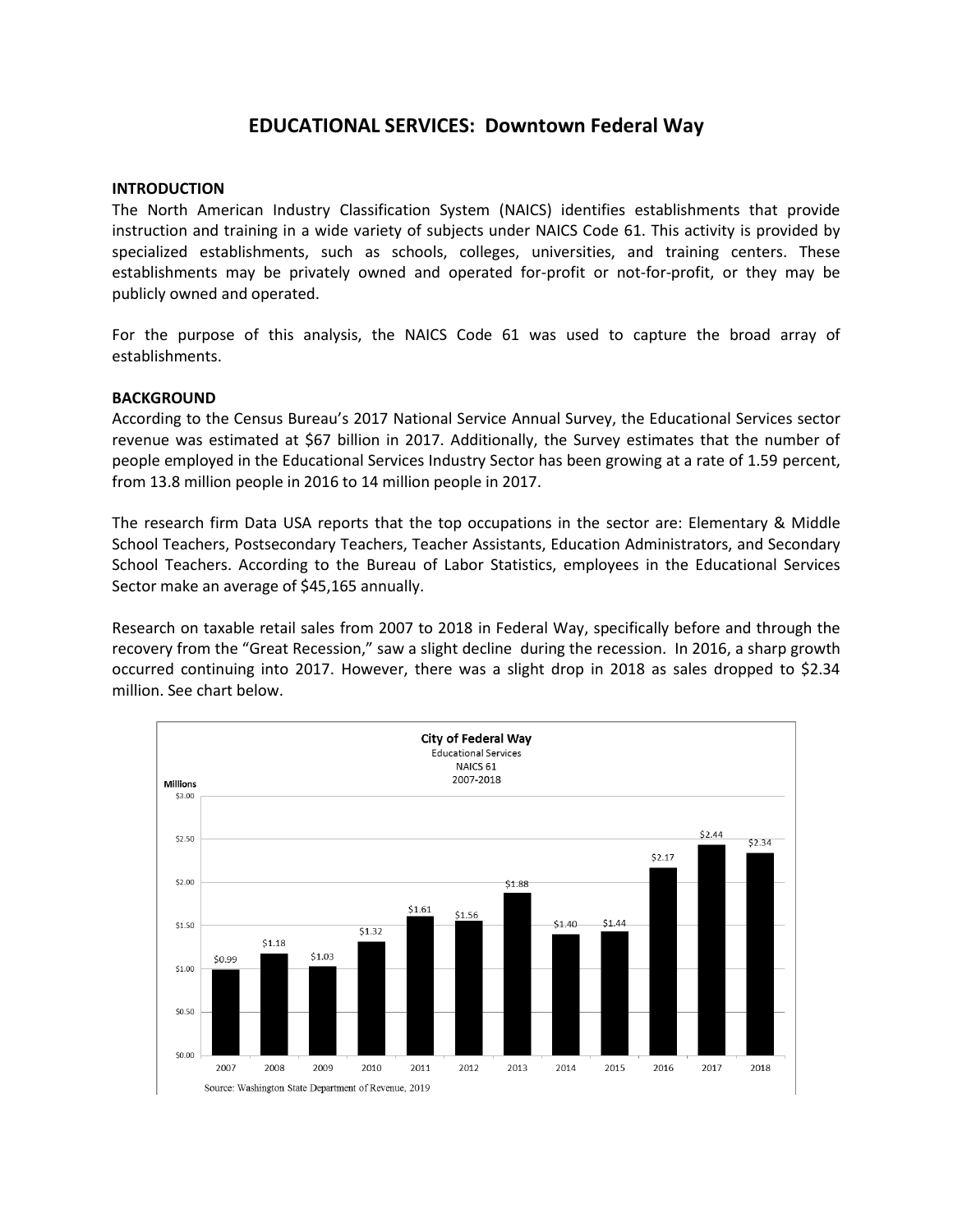## **MARKET**

Downtown has five establishments that provide educational services. Of those establishments one is a future university satellite campus for the University of Washington and Highline College; one is a massage therapy school, one is a cosmetology school, one is a tutoring center, and one is a daycare.

The City of Federal Way has been working to recruit a four-year university satellite campus in the downtown core to serve the growing higher education needs of Federal Way and South King County.

Currently, only 26 percent of Federal Way residents possess a four-year-degree or higher, just slightly less than the South King County/South Seattle regional average of 27 percent. However, these percentages are significantly lower than the state and King County averages at 31 percent.

## *"The Federal Way Satellite Campus is key to enhancing individual opportunities for prosperity, economic development, and job creation in South King County."*

City of Federal Way

But Federal Way's numbers pale in comparison to Seattle. More than 50 percent of Seattle's population possesses a four year-degree. This is a point of concern as the low rates of college attainment poses limited economic opportunity and social mobility for Federal Way residents and their families.

The Washington State Legislature established five satellite campuses in 1989 to increase access to higher education and promote regional economic development. Since that time, Washington's need for higher education has grown dramatically. In South King County, demographic shifts documented in "Confronting Suburban Poverty" by the Brookings Institute in 2014 show a concentrated lower income and the need for college classes to help improve employment opportunities for Federal Way and south King County residents.

The Federal Way Satellite Campus project will provide greater access to college opportunities for South King County and South Seattle residents. It will also address the demands for educated, skilled workers ready to compete in a global economy.

Additionally the Federal Way Public School District is an extension of the University of Cambridge Preparatory system. Federal Way High School offers Cambridge Pathway coursework and offers the Cambridge Lower Secondary Checkpoint Assessment for some 8th grade students at Sacajawea and Lakota Middle School. The Cambridge Pathway focuses on an international, pre-university curriculum and examination system that emphasizes the value of a broad and balanced study program. It aims to encourage the skills of independent search and investigation, the use of initiative and creativity, and the application of knowledge and skills.

## **TRENDS**

There are several trends that impact the sector nationally, statewide and locally.

First, the U.S Department of Education reports that the number of children who speak a language other than English at home has more than doubled in the past three decades. Because of the cognitive and social advantages of bilingualism, the U.S education system is looking to expand dual language education especially in early childhood programs. The Bureau of Labor Statistics reports that demand for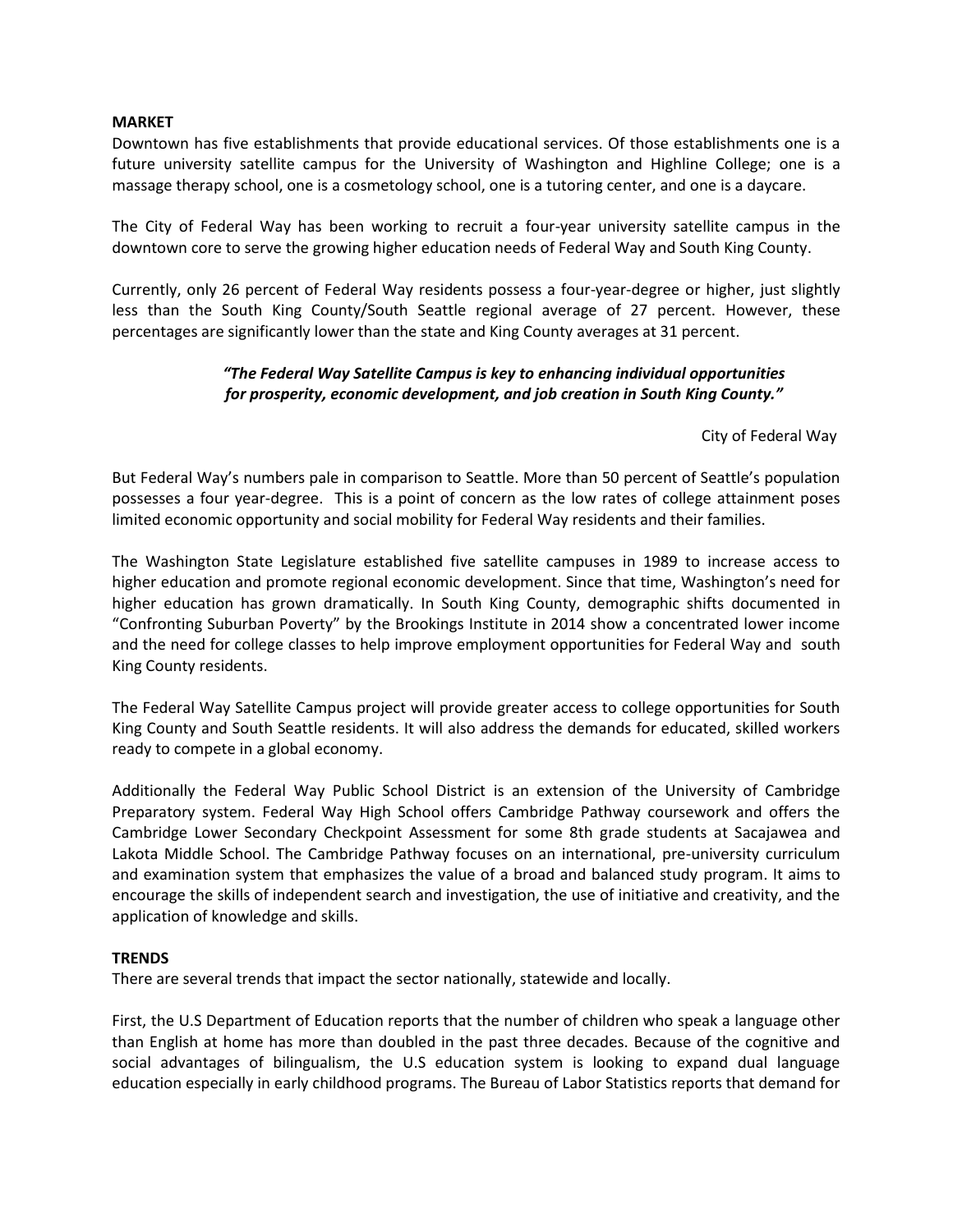bilingual employees is expected to rise over the next ten years, with 70 percent of employers predicting Spanish-speaking skills will be highly sought after among job candidates.

In addition to a shift toward multilingualism, there is also a growing shift toward trade schools. According to the Bureau of Labor Statistics' *Occupational Outlook Handbooks,* the true ratio of jobs in our economy is 1:2:7. For every occupation that requires a master's degree or more, two professional jobs require a university degree, and there are over half a dozen jobs requiring a 1-year certificate or 2 year degree for very high-skilled personnel.

Another trend impacting Educational Services is that education programs in the science, technology, engineering, and mathematics (STEM) fields are expected to grow as more and more STEM jobs become available. According to the Bureau of Labor Statistics, the national average for annual salaries for STEM jobs is \$87,570. The national average for non-STEM occupations is \$45,700.

## **SOURCES**

- U.S Department of Education
- U.S. Department of Commerce, Census Bureau
- Bureau of Labor Statistics, U.S. Department of Labor
- City of Federal Way
- Data USA
- ESRI
- North American Industry Classification System
- Washington State Department of Revenue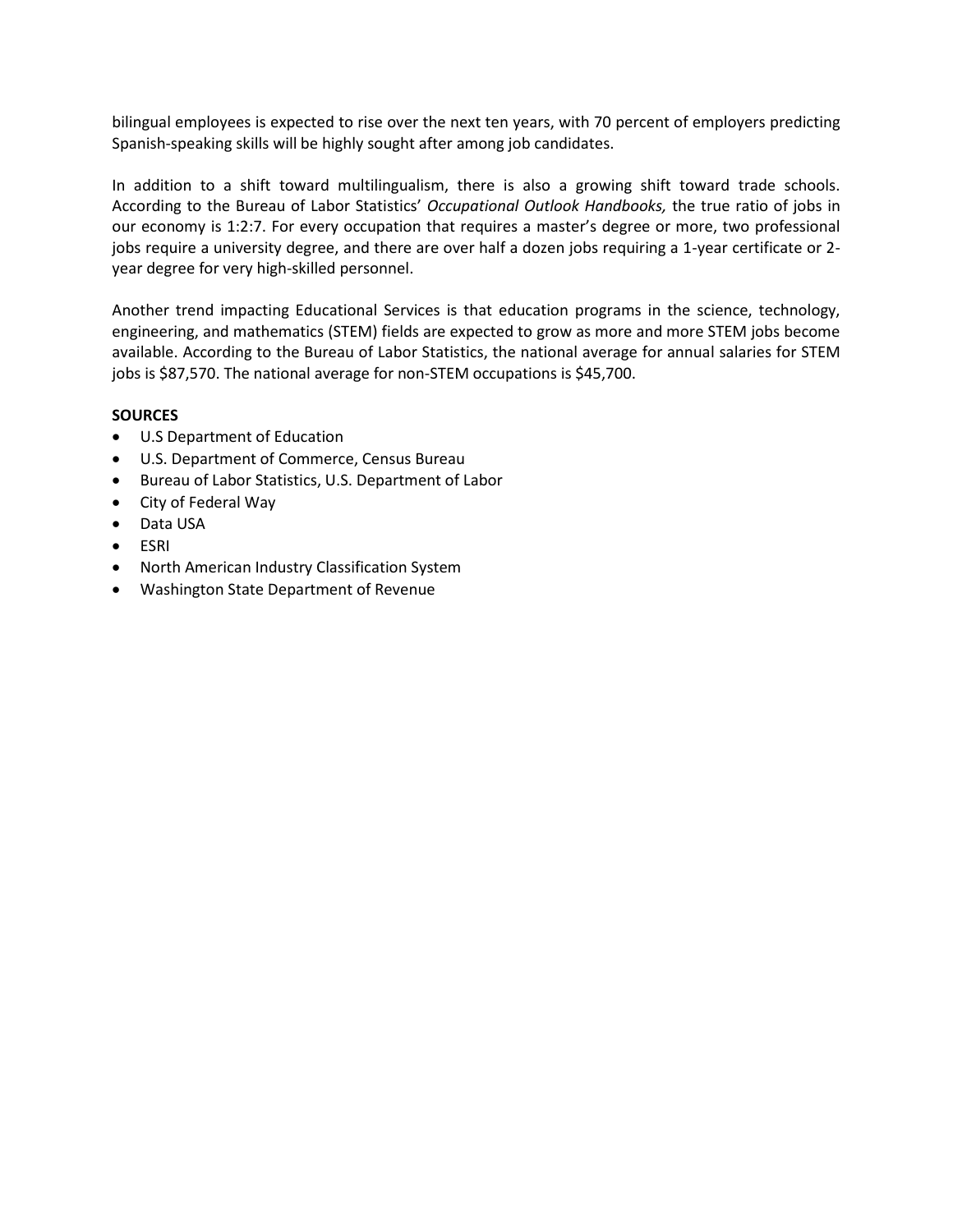# Location of Educational Services



This map is intended for use as a graphical representation. The<br>City of Federal Way makes no warranty as to its accuracy. Aerial Photo: May 2018<br>Date Published: June 2019